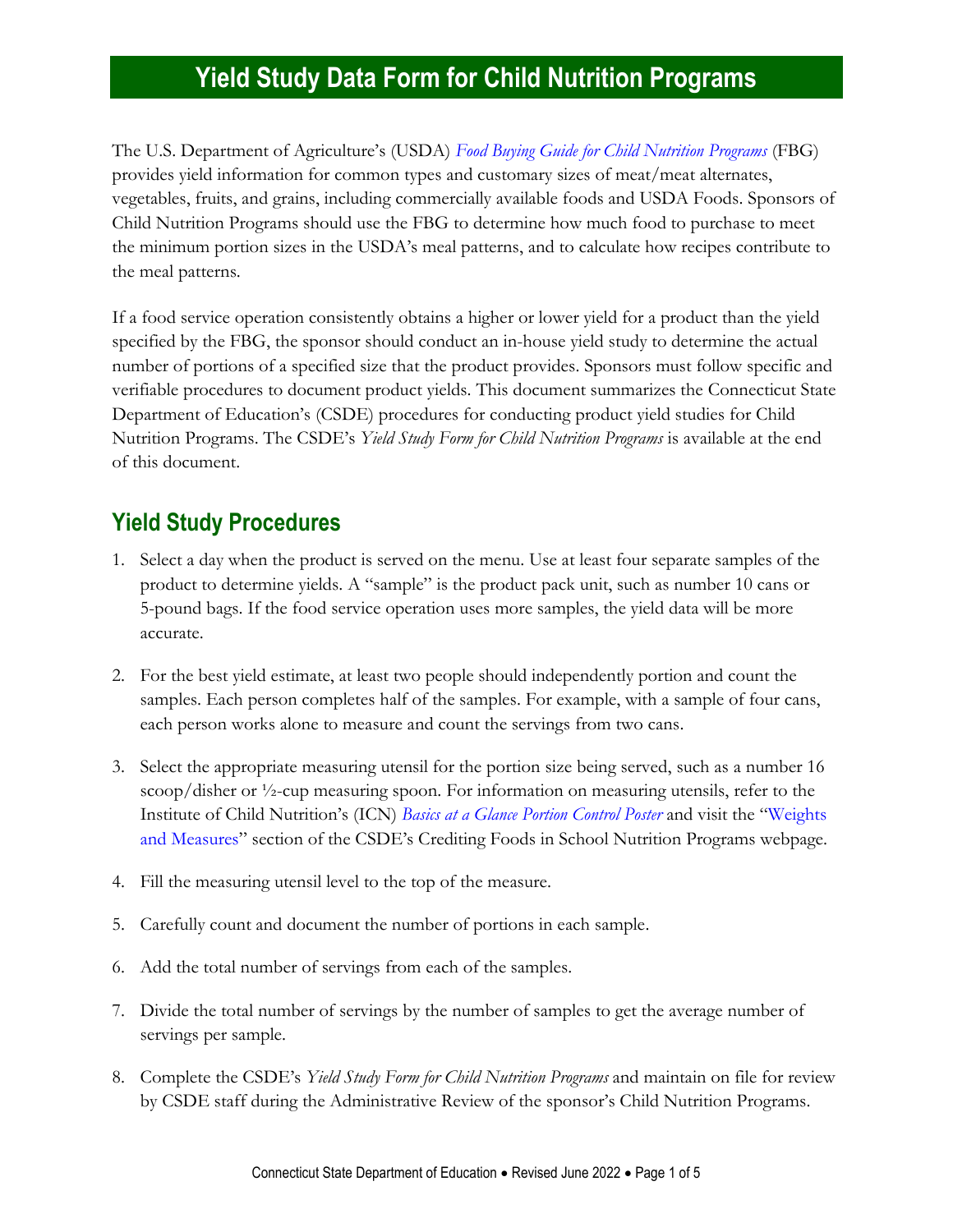The example below shows a completed yield study form. For additional assistance, contact the CSDE's [Child Nutrition Programs staff.](https://portal.ct.gov/SDE/Nutrition/Child-Nutrition-Programs/Contact)

#### **Sample Completed Yield Study Form**

**Instructions:** Complete this form to document yields for products that provide a higher or lower yield than the yield specified by the U.S. Department of Agriculture's (USDA) *[Food Buying Guide for](https://www.fns.usda.gov/tn/food-buying-guide-for-child-nutrition-programs)  [Child Nutrition Programs](https://www.fns.usda.gov/tn/food-buying-guide-for-child-nutrition-programs)* (FBG), and for products that are not included in the FBG*.* For assistance, refer to the attached "Information and Instructions" and completed sample *Yield Study Data Form*. The sponsor must maintain this form on file. The Connecticut State Department of Education (CSDE) will review this information during the Administrative Review of the sponsor's Child Nutrition Programs.

|                         | Name of site: ABC Middle School            |                                       | Date of study: September 6, 2016 |
|-------------------------|--------------------------------------------|---------------------------------------|----------------------------------|
|                         | Name of product: Diced pears in 100% Juice | Manufacturer: XYZ Company             |                                  |
| Unit pack size: #10 can |                                            | Number of units used for yield study: | 4                                |
|                         |                                            | Serving size used for yield study:    | $\frac{1}{2}$ cup                |

| <b>Yield Study Data</b> |                                        |                             |  |
|-------------------------|----------------------------------------|-----------------------------|--|
| Product sample *        | Measured/counted by (name of employee) | Number of servings per unit |  |
|                         | Mary Smith                             | 17                          |  |
| $\mathcal{L}$           | Mary Smith                             | 18                          |  |
| 3                       | John Michaels                          | 18                          |  |
| 4                       | John Michaels                          | 17                          |  |
| 5                       |                                        |                             |  |
| 6                       |                                        |                             |  |
|                         |                                        |                             |  |
| 8                       |                                        |                             |  |

\* Use **at least four** separate product samples. More samples provide more accurate yield data.

| A           | Total number of servings:                                |      |
|-------------|----------------------------------------------------------|------|
| B           | Total number of units sampled:                           |      |
| $\mathbf C$ | Average number of servings per unit (Divide A by B):     | 17.5 |
|             | Round down the number in C to the nearest whole serving. |      |

I certify that the information above is correct.

| Pat Brown<br>Food service director's name                   |                                 | Pat Brown                                                                   | September 6, 2016<br>Date |
|-------------------------------------------------------------|---------------------------------|-----------------------------------------------------------------------------|---------------------------|
|                                                             |                                 | Food service director's signature                                           |                           |
| CSDE<br><b>ENERGY BOOKS AND LOW UNIT HERE AND A WILLIAM</b> | Crediting/Yield_Study_Form.pdf. | This form is available at https://portal.ct.gov/-/media/SDE/Nutrition/NSLP/ |                           |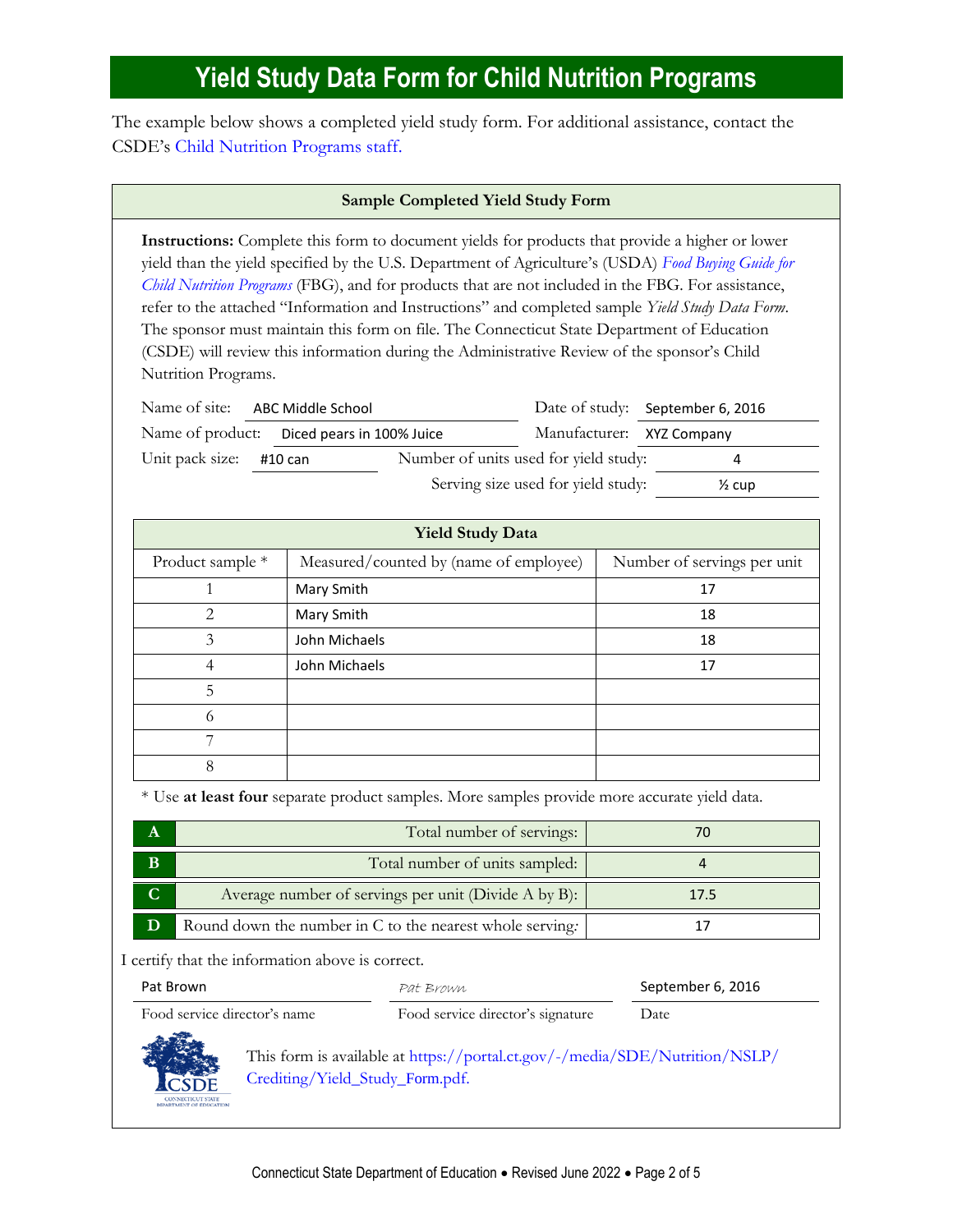#### **Resources**

- [Basics at a Glance Portion Control Poster](https://theicn.org/icn-resources-a-z/basics-at-a-glance/) (ICN): https://theicn.org/icn-resources-a-z/basics-at-a-glance/
- Food Buying Guide for Child Nutrition Programs (USDA): <https://www.fns.usda.gov/tn/food-buying-guide-for-child-nutrition-programs>
- Menu Planning for Child Nutrition Programs (CSDE webpage): [https://portal.ct.gov/SDE/Nutrition/Menu-Planning](http://portal.ct.gov/SDE/Nutrition/Menu-Planning)
- No Time to Train: Short Lessons for School Nutrition Assistants: Identifying the Parts of a USDA Quantity Recipe (ICN): [https://theicn.org/resources/354/no-time-to-trainshort-lessons-for-school-nutrition](https://theicn.org/resources/354/no-time-to-trainshort-lessons-for-school-nutrition-assistants/105430/lesson-32-identifying-the-parts-of-a-usda-quantity-recipe.pdf)[assistants/105430/lesson-32-identifying-the-parts-of-a-usda-quantity-recipe.pdf](https://theicn.org/resources/354/no-time-to-trainshort-lessons-for-school-nutrition-assistants/105430/lesson-32-identifying-the-parts-of-a-usda-quantity-recipe.pdf)
- No Time to Train: Short Lessons for School Nutrition Assistants: Portioning Matters (ICN): [https://theicn.org/resources/354/no-time-to-trainshort-lessons-for-school-nutrition](https://theicn.org/resources/354/no-time-to-trainshort-lessons-for-school-nutrition-assistants/105427/lesson-29-portioning-matters.pdf)[assistants/105427/lesson-29-portioning-matters.pdf](https://theicn.org/resources/354/no-time-to-trainshort-lessons-for-school-nutrition-assistants/105427/lesson-29-portioning-matters.pdf)
- On the Road to Professional Food Preparation eLearning: Portion Control (ICN): <https://theicn.docebosaas.com/learn/course/external/view/elearning/16/portion-control>
- On the Road to Professional Food Preparation eLearning: Recipe Adjustments (ICN): [https://theicn.docebosaas.com/learn/course/external/view/elearning/17/recipe](https://theicn.docebosaas.com/learn/course/external/view/elearning/17/recipe-adjustments)[adjustments](https://theicn.docebosaas.com/learn/course/external/view/elearning/17/recipe-adjustments)
- On the Road to Professional Food Preparation eLearning: Weights and Measures (ICN): [https://theicn.docebosaas.com/learn/course/external/view/elearning/19/weights-and](https://theicn.docebosaas.com/learn/course/external/view/elearning/19/weights-and-measures)[measures](https://theicn.docebosaas.com/learn/course/external/view/elearning/19/weights-and-measures)
- Standardized Recipe Form for School Nutrition Programs: [https://portal.ct.gov/-/media/SDE/Nutrition/NSLP/Crediting/](https://portal.ct.gov/-/media/SDE/Nutrition/NSLP/Crediting/Standardized_Recipe_Form_Schools.docx) [Standardized\\_Recipe\\_Form\\_Schools.docx](https://portal.ct.gov/-/media/SDE/Nutrition/NSLP/Crediting/Standardized_Recipe_Form_Schools.docx)
- Standardized Recipe Form for the CACFP (CSDE): [https://portal.ct.gov/-/media/SDE/Nutrition/CACFP/Crediting/](https://portal.ct.gov/-/media/SDE/Nutrition/CACFP/Crediting/Standardized_Recipe_Form_CACFP.docx) [Standardized\\_Recipe\\_Form\\_CACFP.docx](https://portal.ct.gov/-/media/SDE/Nutrition/CACFP/Crediting/Standardized_Recipe_Form_CACFP.docx)
- Standardized Recipe Form for the SFSP (CSDE): [https://portal.ct.gov/-/media/SDE/Nutrition/SFSP/MealPattern/](https://portal.ct.gov/-/media/SDE/Nutrition/SFSP/MealPattern/Standardized_Recipe_Form_SFSP.docx) [Standardized\\_Recipe\\_Form\\_SFSP.docx](https://portal.ct.gov/-/media/SDE/Nutrition/SFSP/MealPattern/Standardized_Recipe_Form_SFSP.docx)
- Team Nutrition Recipes and Cookbook Toolkit (USDA): <https://www.fns.usda.gov/tn/team-nutrition-recipes-and-cookbook-toolkit>
- Weights and Measures (CSDE's Crediting Foods in School Nutrition Programs webpage): [https://portal.ct.gov/SDE/Nutrition/Crediting-Foods-in-School-Nutrition-](https://portal.ct.gov/SDE/Nutrition/Crediting-Foods-in-School-Nutrition-Programs#WeightsMeasures)[Programs#WeightsMeasures](https://portal.ct.gov/SDE/Nutrition/Crediting-Foods-in-School-Nutrition-Programs#WeightsMeasures)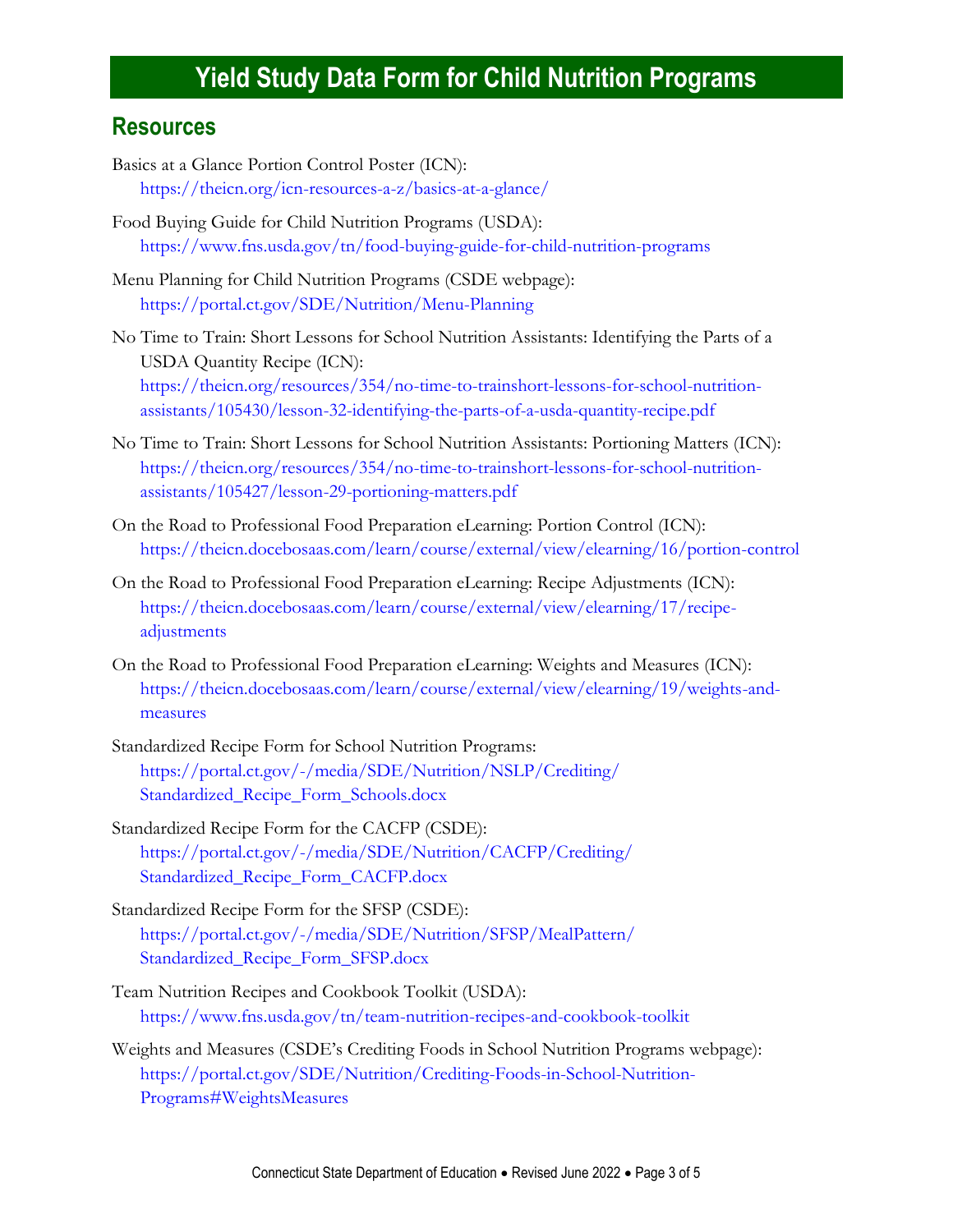

For more information, visit the CSDE's [Child Nutrition Programs](https://portal.ct.gov/SDE/Nutrition/Child-Nutrition-Programs/Contact) webpage or contact th[e Child Nutrition Programs staff](https://portal.ct.gov/SDE/Nutrition/Child-Nutrition-Programs/Contact) at the Connecticut State Department of Education, School Health, Nutrition and Family Services, 450 Columbus Boulevard, Suite 504, Hartford, CT 06103-1841.

This document is available at [https://portal.ct.gov/-/media/SDE/](https://portal.ct.gov/-/media/SDE/Nutrition/NSLP/Crediting/Yield_Study_Form.pdf) [Nutrition/NSLP/Crediting/Yield\\_Study\\_Form.pdf.](https://portal.ct.gov/-/media/SDE/Nutrition/NSLP/Crediting/Yield_Study_Form.pdf)

In accordance with federal civil rights law and U.S. Department of Agriculture (USDA) civil rights regulations and policies, this institution is prohibited from discriminating on the basis of race, color, national origin, sex (including gender identity and sexual orientation), disability, age, or reprisal or retaliation for prior civil rights activity.

Program information may be made available in languages other than English. Persons with disabilities who require alternative means of communication to obtain program information (e.g., Braille, large print, audiotape, American Sign Language), should contact the responsible state or local agency that administers the program or USDA's TARGET Center at (202) 720-2600 (voice and TTY) or contact USDA through the Federal Relay Service at (800) 877-8339.

To file a program discrimination complaint, a Complainant should complete a Form AD-3027, USDA Program Discrimination Complaint Form which can be obtained online at:

[https://www.usda.gov/sites/default/files/documents/USDA](https://www.usda.gov/sites/default/files/documents/USDA-OASCR%20P-Complaint-Form-0508-0002-508-11-28-17Fax2Mail.pdf) [-OASCR%20P-Complaint-Form-0508-0002-508-11-28-](https://www.usda.gov/sites/default/files/documents/USDA-OASCR%20P-Complaint-Form-0508-0002-508-11-28-17Fax2Mail.pdf) [17Fax2Mail.pdf,](https://www.usda.gov/sites/default/files/documents/USDA-OASCR%20P-Complaint-Form-0508-0002-508-11-28-17Fax2Mail.pdf) from any USDA office, by calling (866) 632- 9992, or by writing a letter addressed to USDA. The letter must contain the complainant's name, address, telephone number, and a written description of the alleged discriminatory action in sufficient detail to inform the Assistant Secretary for Civil Rights (ASCR) about the nature and date of an alleged civil rights violation. The completed AD-3027 form or letter must be submitted to USDA by:

- 1. **mail:** U.S. Department of Agriculture Office of the Assistant Secretary for Civil Rights 1400 Independence Avenue, SW Washington, D.C. 20250-9410; or
- 2. **fax:** (833) 256-1665 or (202) 690-7442; or
- 3. **email:** [program.intake@usda.gov](http://mailto:program.intake@usda.gov/)

This institution is an equal opportunity provider.

The Connecticut State Department of Education is committed to a policy of affirmative action/equal opportunity for all qualified persons. The Connecticut Department of Education does not discriminate in any employment practice, education program, or educational activity on the basis of age, ancestry, color, civil air patrol status, criminal record (in state employment and licensing), gender identity or expression, genetic information, intellectual disability, learning disability, marital status, mental disability (past or present), national origin, physical disability (including blindness), race, religious creed, retaliation for previously opposed discrimination or coercion, sex (pregnancy or sexual harassment), sexual orientation, veteran status or workplace hazards to reproductive systems, unless there is a bona fide occupational qualification excluding persons in any of the aforementioned protected classes.

Inquiries regarding the Connecticut State Department of Education's nondiscrimination policies should be directed to: Levy Gillespie, Equal Employment Opportunity Director/Americans with Disabilities Coordinator (ADA), Connecticut State Department of Education, 450 Columbus Boulevard, Suite 505, Hartford, CT 06103, 860-807-2071, [levy.gillespie@ct.gov.](mailto:levy.gillespie@ct.gov)